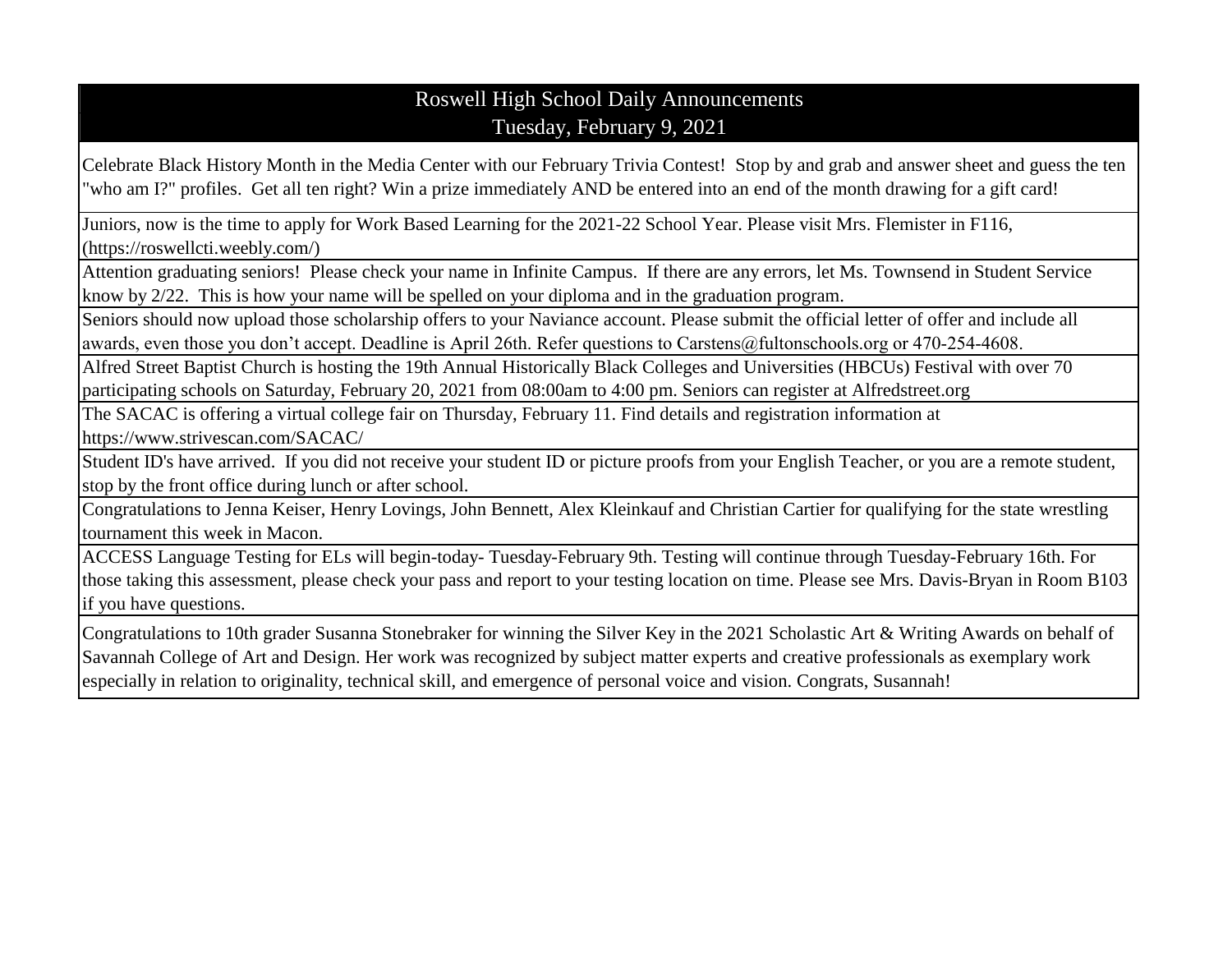"Amazon, Georgia Tech, and Pharrell Williams' philanthropic organization, YELLOW, invite you to the Your Voice Is Power learning experience and coding competition. Using Georgia Tech's EarSketch platform, students code a 30 second – 3 minute musical remix using Pharrell's new song "Entrepreneur". Submitted remixes will be judged based on quality of music, code, and messaging by a panel of industry professionals. Students can compete with their class or on their own from January 15 to June 4, 2021. Five students will win a \$5,000 scholarship or grant to start a business, and five teachers will receive \$1,000 for above and beyond instruction." https://www.amazonfutureengineer.com/YourVoiceIsPower

Happy Birthday to Deb Carstens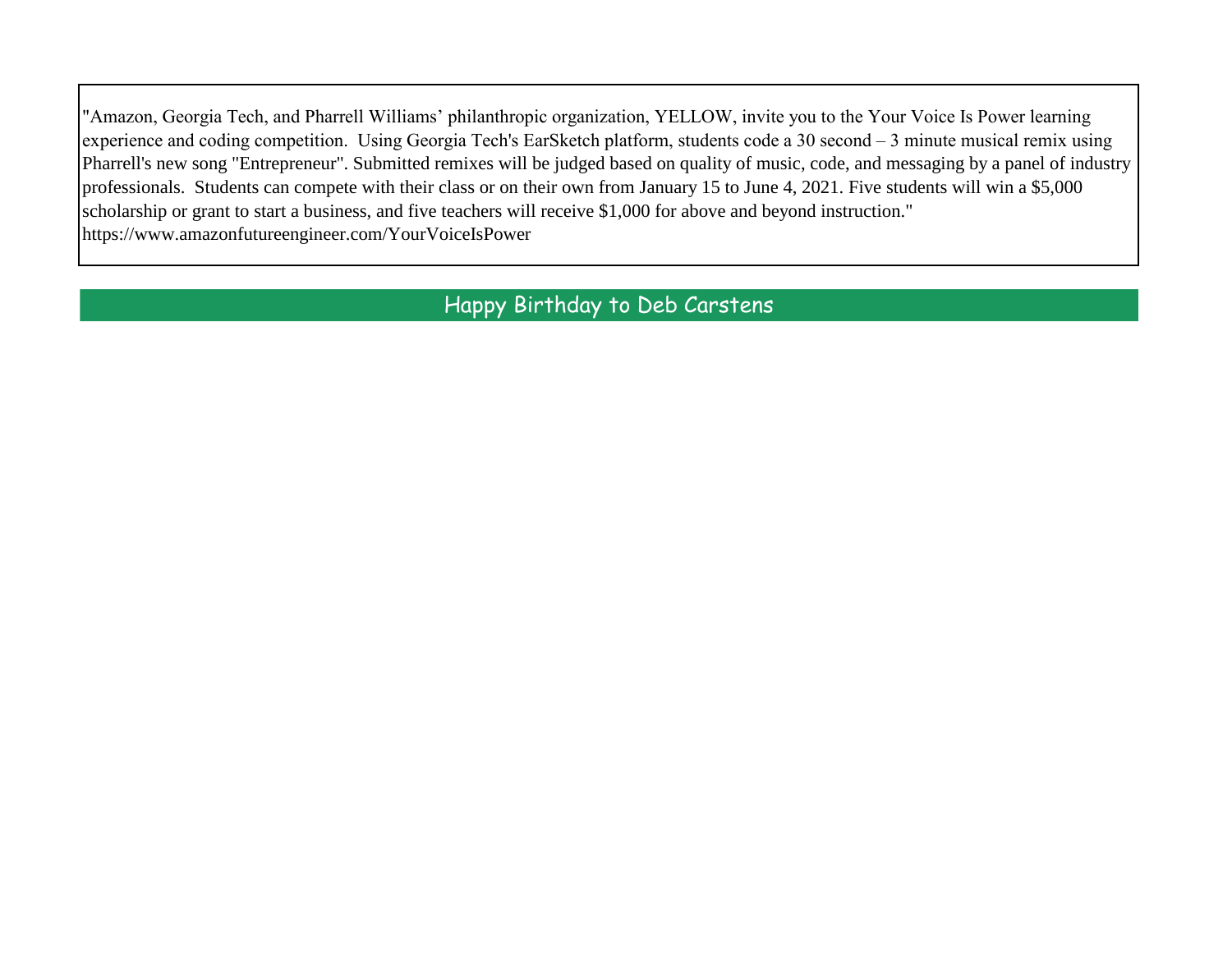and a  $\begin{tabular}{lcccccc} \multicolumn{2}{c|}{\textbf{1} & \textbf{1} & \textbf{1} & \textbf{1} & \textbf{1} & \textbf{1} & \textbf{1} & \textbf{1} & \textbf{1} & \textbf{1} & \textbf{1} & \textbf{1} & \textbf{1} & \textbf{1} & \textbf{1} & \textbf{1} & \textbf{1} & \textbf{1} & \textbf{1} & \textbf{1} & \textbf{1} & \textbf{1} & \textbf{1} & \textbf{1} & \textbf{1} & \textbf{1} & \textbf{1} & \textbf{1} & \textbf{$ <u> Albany a Communication and the Communication of the Communication and the Communication and the Communication of the Communication and the Communication and the Communication and the Communication and the Communication a</u> <u> Albanya (Albanya Karaja</u> <u> The Common State Common</u> **Contract Contract Contract**  $\begin{tabular}{lcccccc} \multicolumn{2}{c|}{\textbf{1} & \textbf{1} & \textbf{1} & \textbf{1} & \textbf{1} & \textbf{1} & \textbf{1} & \textbf{1} & \textbf{1} & \textbf{1} & \textbf{1} & \textbf{1} & \textbf{1} & \textbf{1} & \textbf{1} & \textbf{1} & \textbf{1} & \textbf{1} & \textbf{1} & \textbf{1} & \textbf{1} & \textbf{1} & \textbf{1} & \textbf{1} & \textbf{1} & \textbf{1} & \textbf{1} & \textbf{1} & \textbf{$  $\overline{\phantom{a}}$ **Service Controller**